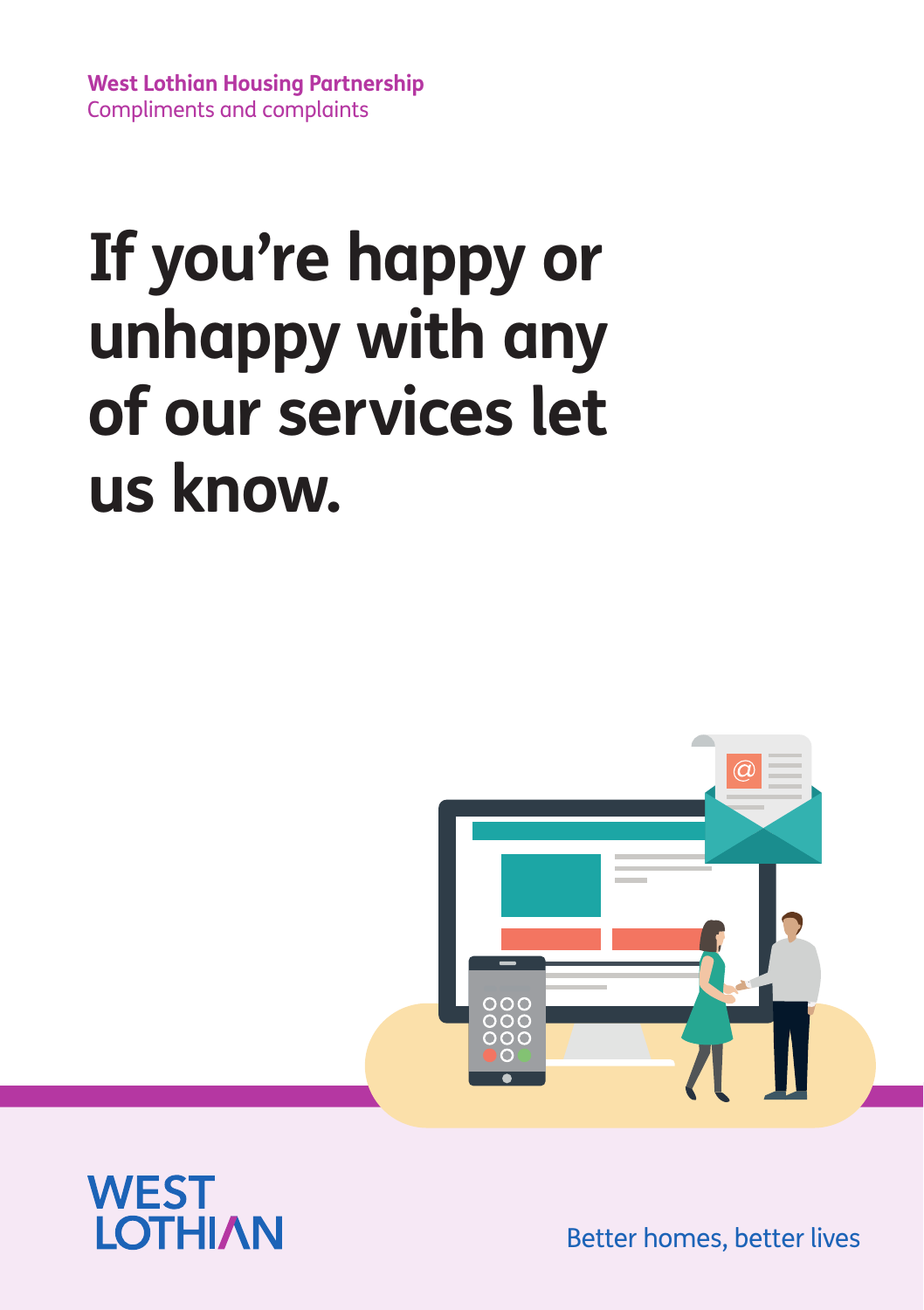## **What's inside?**

| What is a complaint?                                                             | 1  |
|----------------------------------------------------------------------------------|----|
| What can I complain about?                                                       | 2  |
| What can't I complain about?                                                     | 3  |
| Who can complain?                                                                | 4  |
| How do I complain?                                                               | 4  |
| Our contact details                                                              | 4  |
| How long do I have to make a complaint? 4                                        |    |
| What happens when I have complained?                                             | 4  |
| Stage 1: Frontline response                                                      | 5  |
| Stage 2: Investigation                                                           | 6  |
| What if I'm still dissatisfied?                                                  | 7  |
| Complaints about factoring, Private<br>residential tenancies and care services   | 8  |
| Reporting a significant performance<br>failure to the Scottish Housing Regulator | 9  |
| Getting help to make your complaint                                              | 9  |
| Our contact details                                                              | 11 |

### **Compliments and complaints**

### West Lothian Housing Partnership (WLHP) is committed to providing high-quality customer services.

**We value complaints and use information from them to help us improve our services.**

If something goes wrong or you are dissatisfied with our services, please tell us. This leaflet describes our complaints procedure and how to make a complaint. It also tells you about how we will handle your complaint and what you can expect from us.

### **What is a complaint?**

We regard a complaint as any expression of dissatisfaction about our action or lack of action, or about the standard of service provided by us or on our behalf.



We can produce information on request in large print, Braille and audio formats. Visit www.wlhp.org or contact your local housing officer.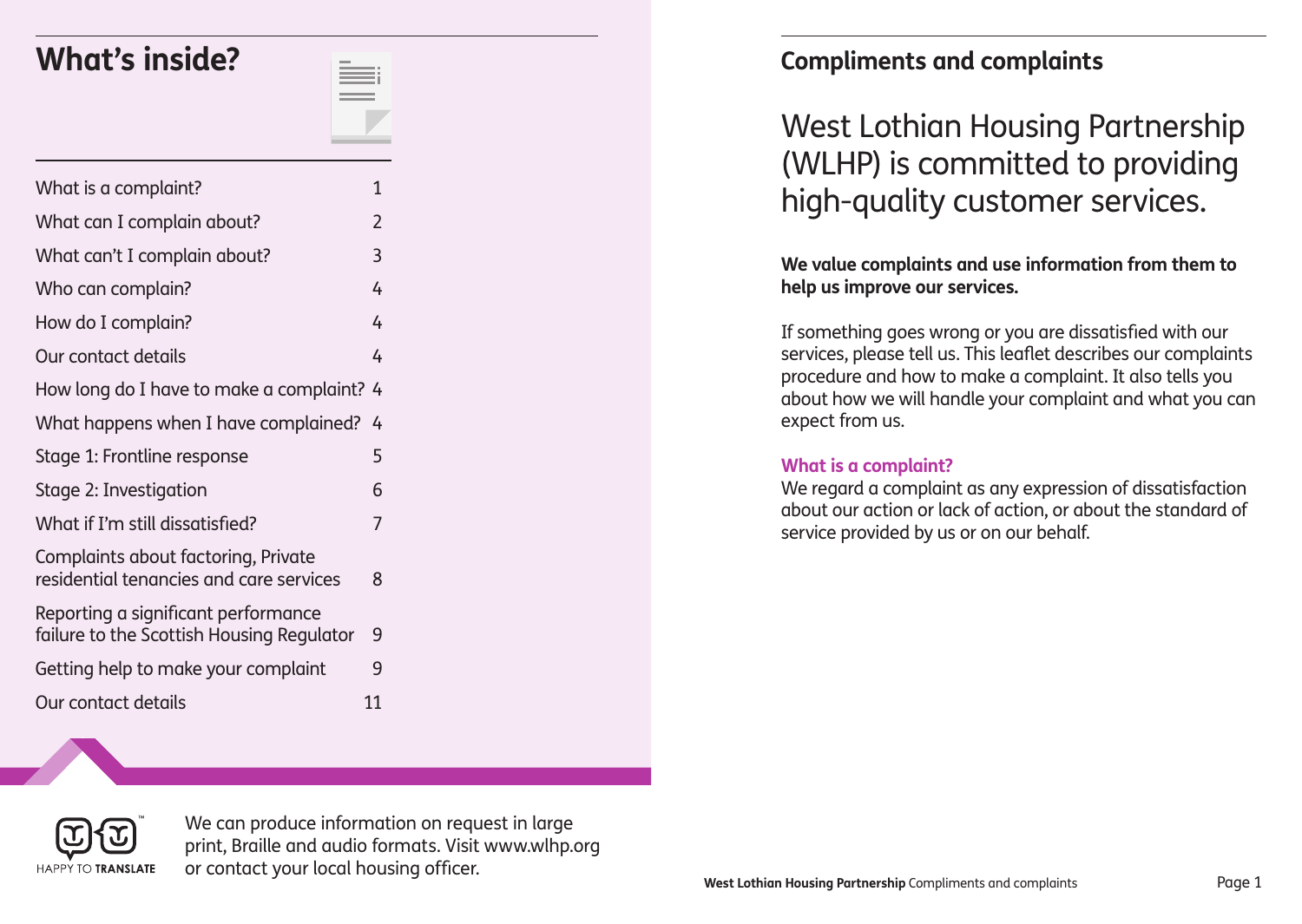### **What can and can't I complain about?**

#### **What can I complain about?** You can complain about things like:

- failure or refusal to provide a service
- Inadequate quality or standard of service, or an unreasonable delay in providing a service
- delays in responding to enquiries or requests
- unfairness, bias or prejudice in service delivery
- **lack of provision, or the** provision of misleading, unsuitable or incorrect advice or information
- a repair that has not been carried out properly or in an agreed timeframe
- dissatisfaction with one of our policies or its impact on the individual
- failure to properly apply law, procedure or guidance when delivering services
- failure to follow the appropriate administrative process
- conduct, treatment by or attitude of a member of staff or contractor (except where there are arrangements in place for the contractor to handle the complaint themselves); or
- disagreement with a decision, (except where there is a statutory procedure for challenging that decision, or an established appeals process followed throughout the sector).

Your complaint may involve more than one WLHP service or be about someone working on our behalf.

### **What can't I complain about?**

There are some things we can't deal with through our complaints handling procedure. These include:

- a routine first-time request for a service
- a request for compensation only
- issues that are in court or have already been heard by a court or a tribunal (if you decide to take legal action, you should let us know as the complaint cannot then be considered under this process)
- disagreement with a decision where there is a statutory procedure for challenging that decision (such as for freedom of information and subject access requests), or an established appeals process followed throughout the sector
- **a** request for information under the Data Protection or Freedom of Information (Scotland) Acts
- a grievance by a staff member or a grievance relating to employment or staff recruitment
- a concern raised internally by a member of staff (which was not about a service they received, such as a whistleblowing concern)
- a concern about a child or an adult's safety
- an attempt to reopen a previously concluded complaint or to have a complaint reconsidered where we have already given our final decision
- abuse or unsubstantiated allegations about our organisation or staff where such actions would be covered by our Unacceptable Actions Policy; or
- a concern about the actions or service of a different organisation, where we have no involvement in the issue (except where the other organisation is delivering services on our behalf).

If other procedures or rights of appeal can help you resolve your concerns, we will give information and advice to help you.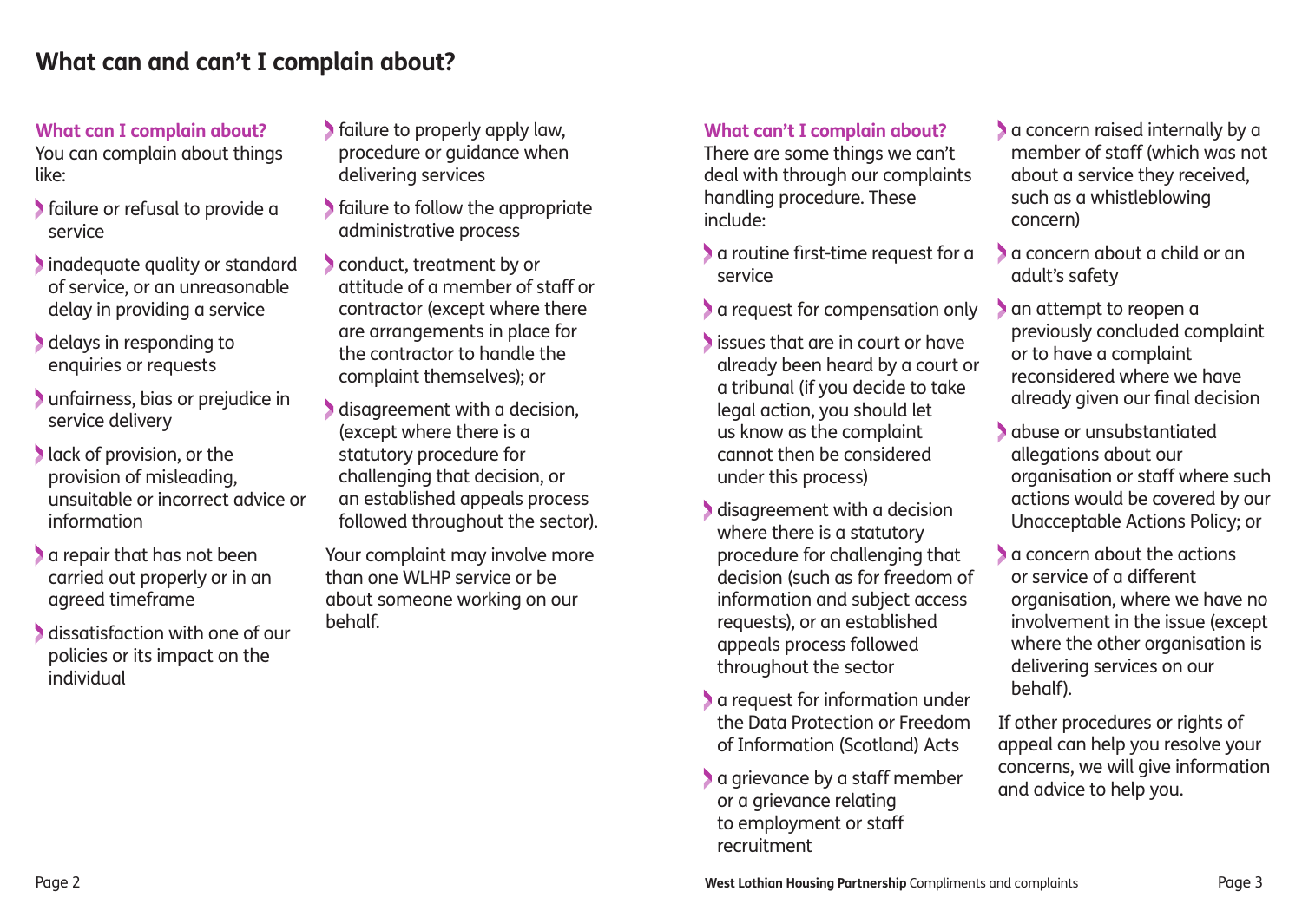Anyone who receives, requests or is directly affected by our services can make a complaint to us.

This includes the representative of someone who is dissatisfied with our service (for example, a relative, friend, advocate or adviser). If you are making a complaint on someone else's behalf, you will normally need their written consent. Please also read the section on Getting help to make your complaint on page 9.

### **How do I complain?**

You can complain in person by speaking to your housing officer, by phone, in writing, by email or by registering and logging in to our website.

It is easier for us to address complaints if you make them quickly and directly to the service concerned. So please talk to a member of our staff at the service you are complaining about. Then they can try to resolve the issue.

When complaining, please tell us:

 your full name and contact details

 as much as you can about the complaint

what has gone wrong; and

what outcome you are seeking.

### **Our contact details** Phone: **01506 416438**  (24hrs a day) Website: **www.wlhp.org**

### **How long do I have to make a complaint?**

Normally, you must make your complaint within six months of:

the event you want to complain about; or

 finding out that you have a reason to complain.

In exceptional circumstances, we may be able to accept a complaint after the time limit. If you feel that the time limit should not apply to your complaint, please tell us why.

### **What happens when I have complained?**

We will always tell you who is dealing with your complaint. Our complaints procedure has two stages.

### **Who can complain? What happens when I complain?**

### **Stage 1:**

### **Frontline response**

We aim to respond to complaints quickly (where possible, when you first tell us about the issue). This could mean an on-the-spot apology and explanation if something has clearly gone wrong, or immediate action to resolve the problem.

We will give you our decision at stage 1 in five working days or less, unless there are exceptional circumstances.

If you are not satisfied with the response we give at this stage, we will tell you what you can do next. If you choose to, you can take your complaint to stage 2. You must normally ask us to consider your complaint at stage 2 either:

- within six months of the event you want to complain about or finding out that you have a reason to complain; or
- within two months of receiving your stage 1 response (if this is later).

In exceptional circumstances, we may be able to accept a stage 2 complaint after the time limit. If you feel that the time limit should not apply to your complaint, please tell us why.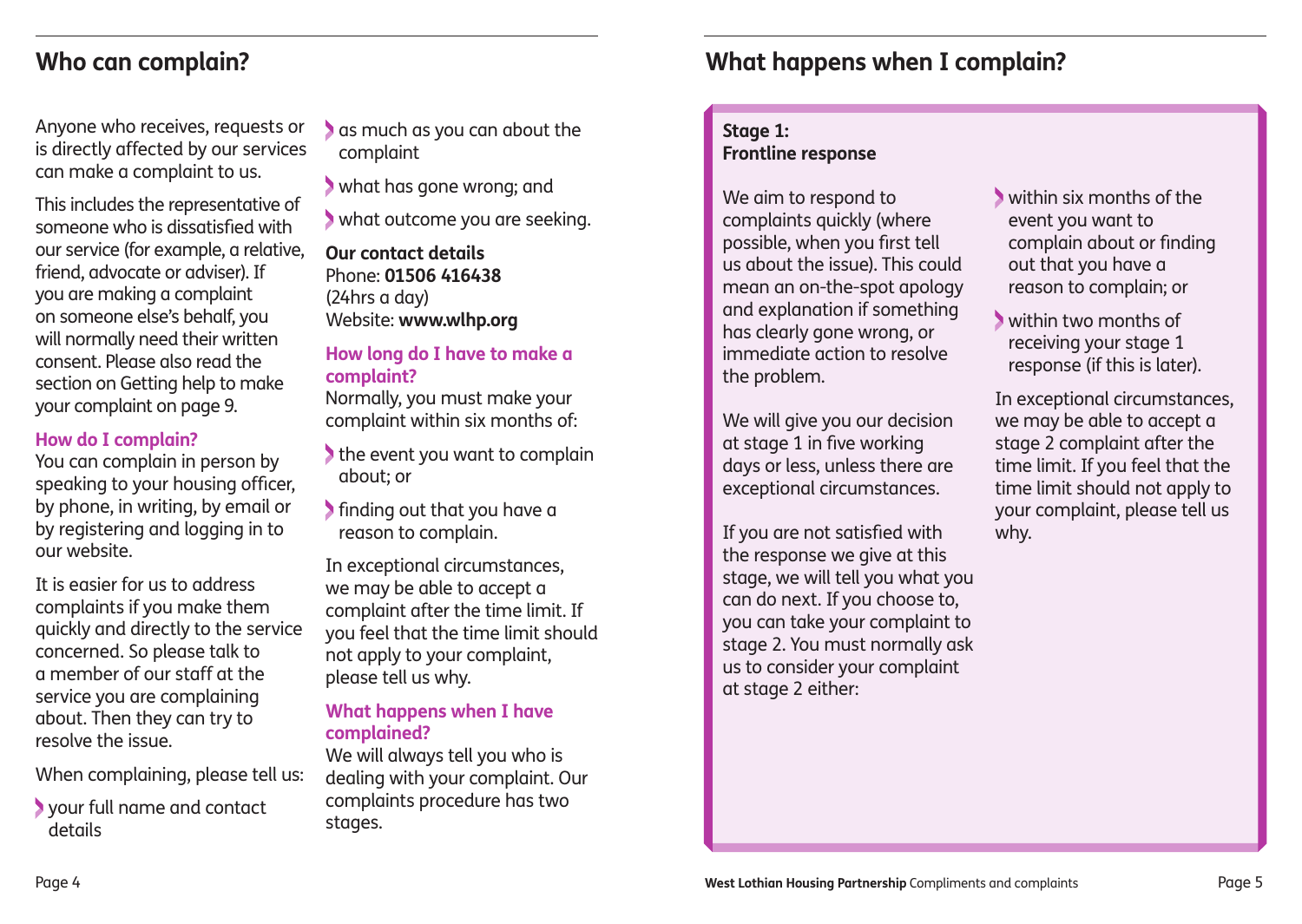#### **Stage 2: Investigation**

Stage 2 deals with two types of complaint: where the customer remains dissatisfied after stage 1. If you do not wish your complaint to be handled at stage 1, you can ask us to handle it at stage 2 instead. This would normally be for complex cases that require a detailed investigation.

When using stage 2:

- we will acknowledge receipt of your complaint within three working days
- we will confirm our understanding of the complaint we will investigate and what outcome you are looking for
- we will try to resolve your complaint where we can (in some cases we may suggest using an alternative complaint resolution approach, such as mediation); and
- where we cannot resolve your complaint, we will give you a full response as soon as possible, normally within 20 working days.

If our investigation will take longer than 20 working days, we will tell you. We will tell you our revised time limits and keep you updated on progress.

### **What if I'm still dissatisfied?**

After we have given you our final decision, if you are still dissatisfied with our decision or the way we dealt with your complaint, you can ask the Scottish Public Services Ombudsman (SPSO) to look at it.

The SPSO is an independent organisation that investigates complaints. They are not an advocacy or support service (but there are other organisations who can help you with advocacy or support).

You can ask the SPSO to look at your complaint if:

- you have gone all the way through the WLHP's complaints handling procedure
- it is less than 12 months after you became aware of the matter you want to complain about; and
- the matter has not been (and is not being) considered in court.

The SPSO will ask you to complete a complaint form and provide a copy of our final response to your complaint.

You can do this online at **www. spso.org.uk/complain/form** or call them on Freephone **0800 377 7330**.

You may wish to get independent support or advocacy to help you progress your complaint. See the section on **Getting help to make your complaint** on page 9. The SPSO's contact details are:

SPSO.

Bridgeside House, 99 McDonald Road, Edinburgh, EH7 4NS (if you would like to visit in person, you must make an appointment first)

Their freepost address is: **FREEPOST SPSO**

Freephone: **0800 377 7330** Online contact **www.spso.org.uk/contact-us** Website: **www.spso.org.uk**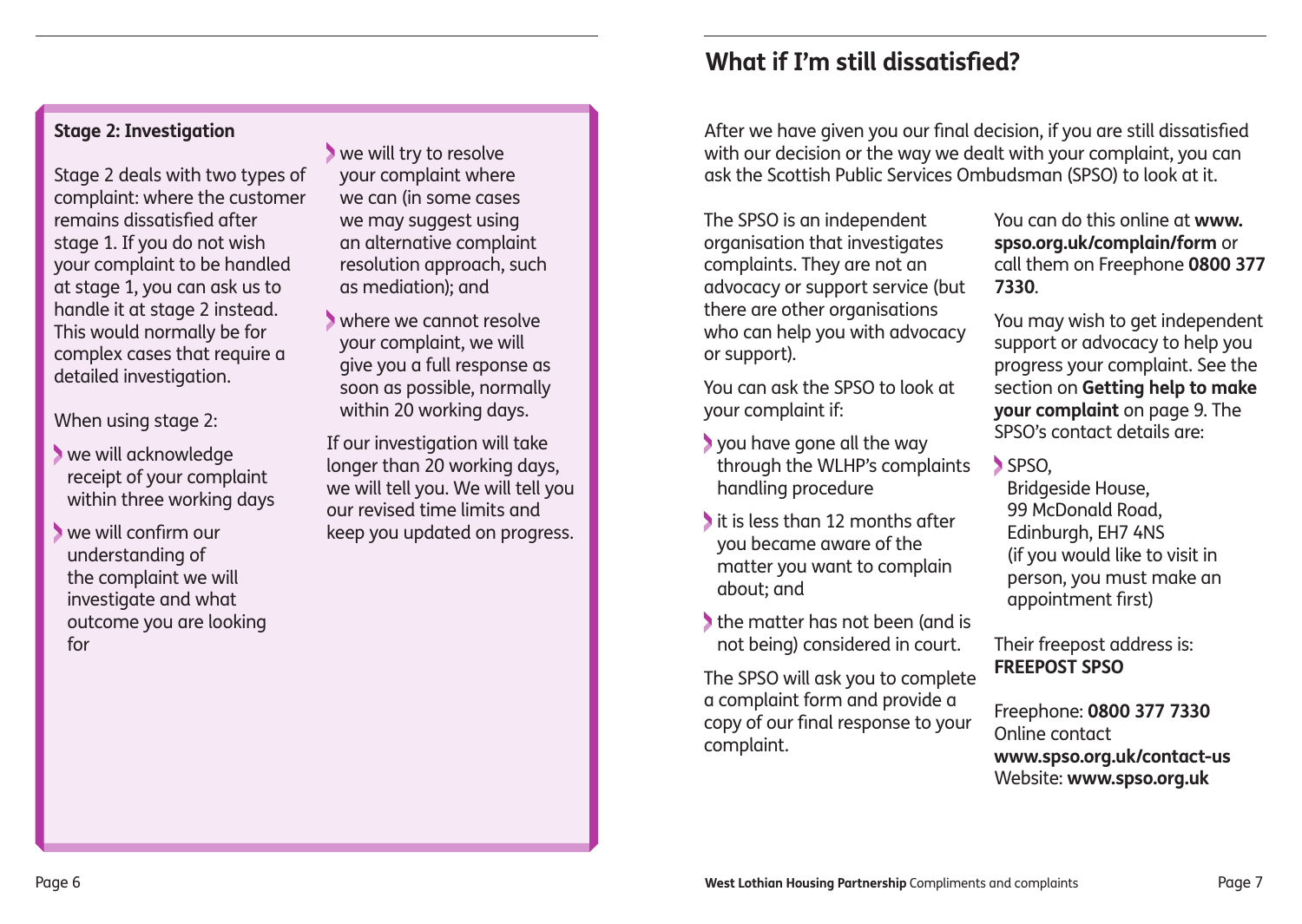There are some complaints about housing that have an alternative route for independent review. We will tell you how to seek independent review when we give you our final response on your complaint.

#### **Factoring complaints**

If your complaint relates to a factoring service we provide, we will investigate your complaint. At Stage 2, we will ask homeowners to confirm their complaint in writing or by email. After we have given you our final decision, if you are still dissatisfied with our decision or the way we dealt with your complaint, you can ask the First Tier Tribunal to look at it.

First-tier Tribunal for Scotland Housing and Property Chamber Glasgow Tribunals Centre, 20 York Street, Glasgow, G2 8GT Telephone: **0141 302 5900** Email: **HPCadmin@ scotcourtstribunals.gov.uk** Website: **www.housingand propertychamber.scot**

### **Private Residential Tenancies**

If your complaint relates to a Private Residential Tenancy service that we provide, we will investigate your complaint. After we have given you our final decision, if you are still dissatisfied with our decision or the way we dealt with your complaint, you can ask the First Tier Tribunal to look at it.

First-tier Tribunal for Scotland Housing and Property Chamber Glasgow Tribunals Centre, 20 York Street, Glasgow, G2 8GT Telephone: **0141 302 5900** Email: **HPCadmin@ scotcourtstribunals.gov.uk** Website: **www.housingand propertychamber.scot**

#### **Care complaints**

If your complaint relates to a care service we provide, you can choose whether to complain to us or the Care Inspectorate. You can find out more about their complaints procedure, or make a complaint, by contacting them.

The Care Inspectorate has several offices around Scotland. Please refer to: **www.scswis.com**

### **Reporting a significant performance failure to the Scottish Housing Regulator**

The Scottish Housing Regulator (SHR) can consider issues raised with them about 'significant performance failures'. A significant performance failure is defined by the SHR as something that a landlord does or fails to do that puts the interests of its tenants at risk, and which the landlord has not resolved. This is something that is a systemic problem that does, or could, affect all of a landlord's tenants. If you are affected by a problem like this, you should first report it to us. If you have told us about it but we have not resolved it, you can report it directly to the SHR.

A complaint between an individual tenant and a landlord is not a significant performance failure. Significant performance failures are not, therefore, dealt with through this complaints handling procedure. You can ask us for more information about significant performance failures.

The SHR also has more information on their website: **www.scottishhousingregulator. gov.uk/**

### **Getting help to make your complaint**

We understand that you may be unable or reluctant to make a complaint yourself. We accept complaints from the representative of a person who is dissatisfied with our service. We can take complaints from a friend, relative, or an advocate, if you have given them your consent to complain for you.

You can find out about advocates in your area by contacting the Scottish Independent Advocacy Alliance:

**Scottish Independent Advocacy Alliance** Tel: **0131 510 9410**  Website: **www.siaa.org.uk**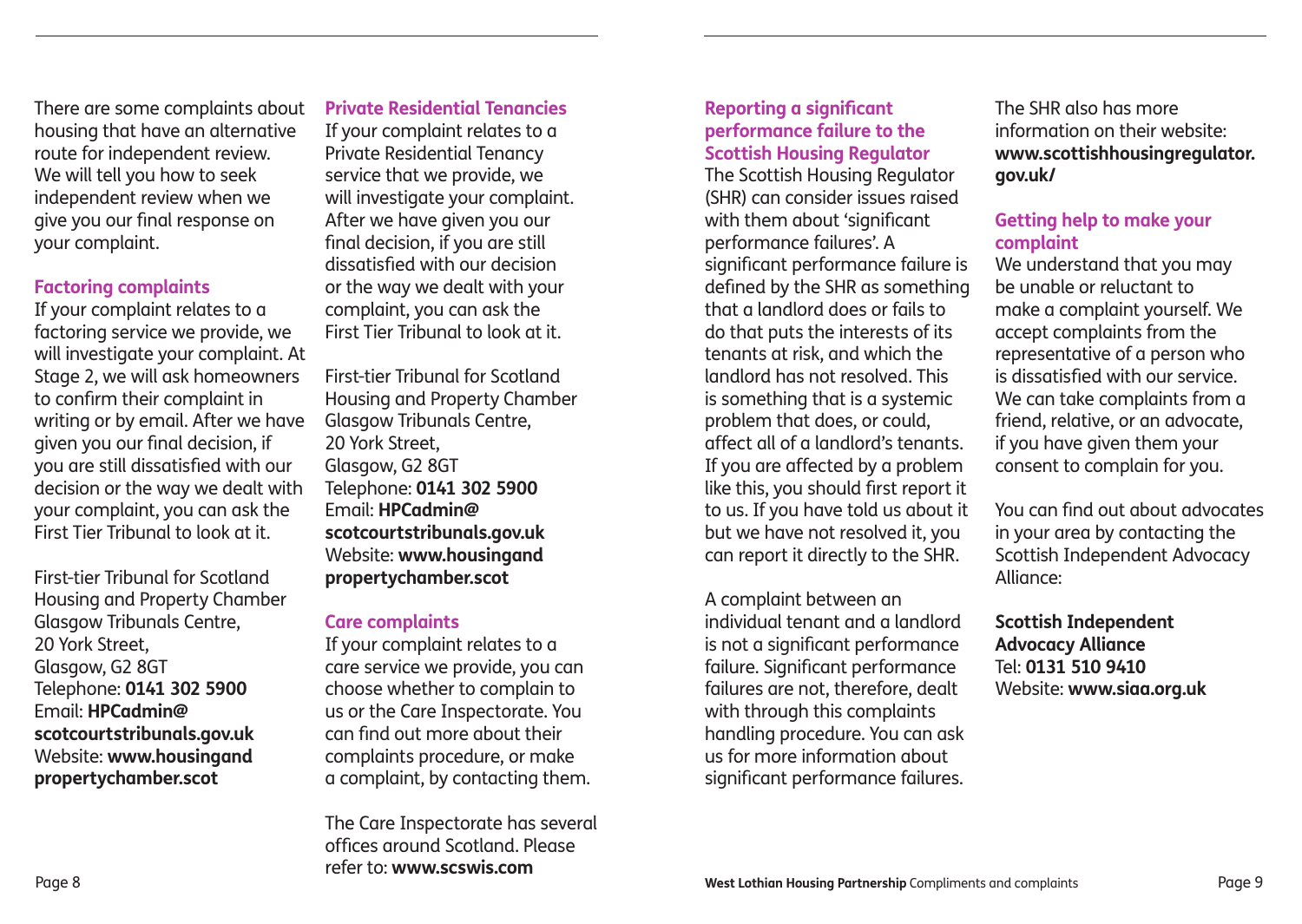You can find out about advisers in your area through Citizens Advice Scotland:

### **Citizens Advice Scotland**

Check their website **www.cas.org.uk** for your local citizens advice bureau.

We are committed to making our service easy to use for all members of the community. In line with our statutory equalities duties, we will always ensure that reasonable adjustments are made to help you access and use our services. If you have trouble putting your complaint in writing, or want this information in another language or format, such as large font, or Braille, please tell us in person, contact us on **01506 416 438** or email us at **talk@wlhp.org**

#### **Our contact details**

Please contact us in writing, by phone, email or by visiting **www.wlhp.org** to register and login. Contact details are provided on the back page.

### **Compliments** Are you happy with our service? Please let us know by visiting **www.wlhp.org**  We can use your experience to help improve things for other people.

### **Quick guide to our complaints procedure**

### **Complaints procedure**

You can make your complaint in person, by phone, by email or in writing. We have a twostage complaints procedure. We will always try to deal with your complaint quickly. But if it is clear that the matter will need investigation, we will tell you and keep you updated on our progress. If your complaint relates to a care service you can choose to complain to us or to the Care Inspectorate.

### **Stage 1: Frontline response**

We will always try to resolve your complaint quickly, within five working days if we can. If you are dissatisfied with our response, you can ask us to consider your complaint at stage 2.

### **Stage 2: Investigation**

We will look at your complaint at this stage if you are dissatisfied with our response at stage 1. We also look at some complaints immediately at this stage, if it is clear that they need investigation.

We will acknowledge your complaint within three working days. We will confirm the points of complaint to be investigated and what you want to achieve.

We will investigate the complaint and give you our decision as soon as possible. This will be after no more than 20 working days unless there is clearly a good reason for needing more time.

### **Scottish Public Services Ombudsman**

If, after receiving our final decision on your complaint, you remain dissatisfied with our decision or the way we have handled your complaint, you can ask the SPSO to consider it.

There are some complaints about housing that have an alternative route for independent review. We will tell you how to seek independent review when we give you our final response on your complaint.